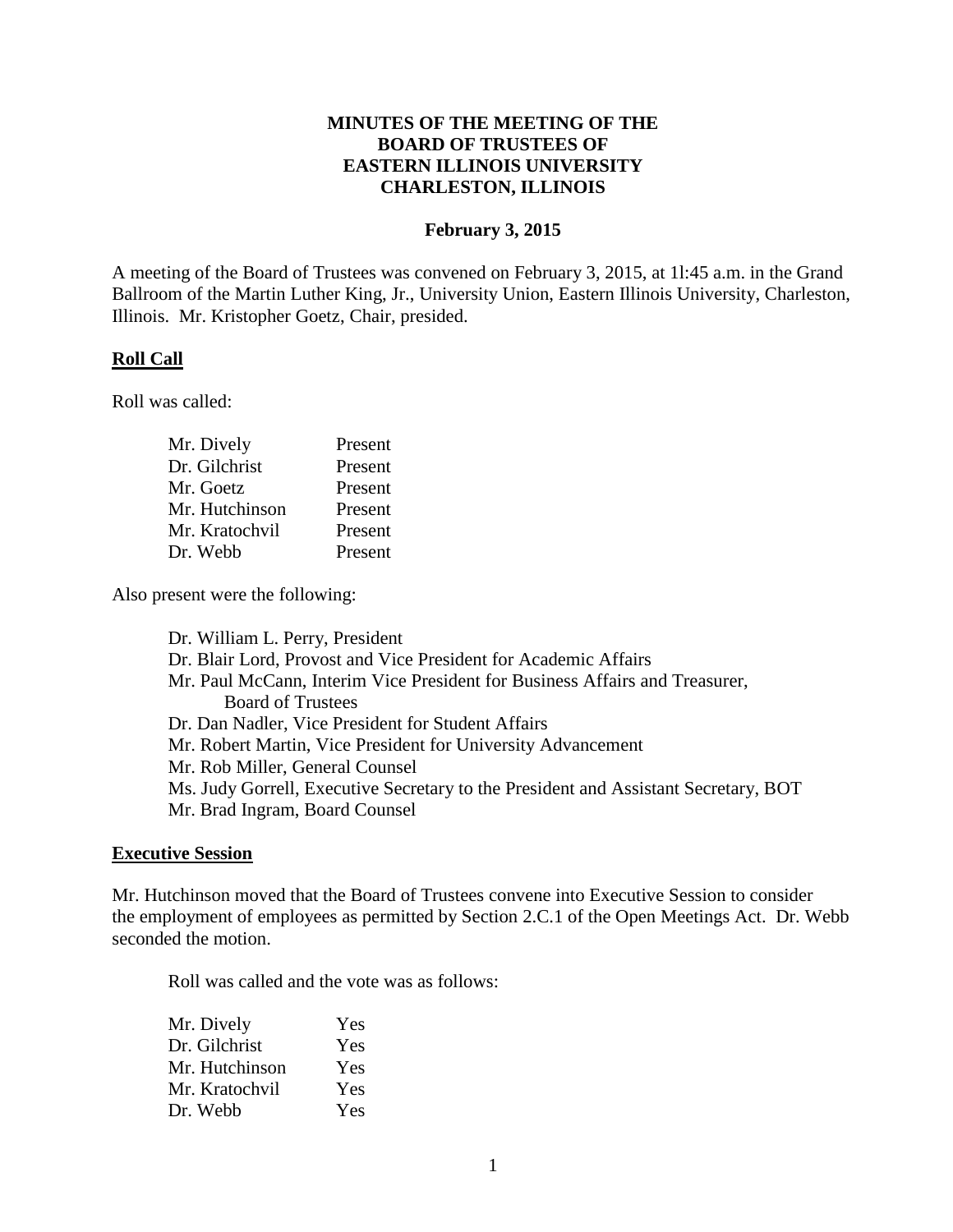Mr. Goetz Yes

Motion carried.

Mr. Kratochvil moved to return to Open Session. Mr. Hutchinson seconded the motion.

Roll was called and the vote was as follows:

| Mr. Dively     | Yes |  |
|----------------|-----|--|
| Dr. Gilchrist  | Yes |  |
| Mr. Hutchinson | Yes |  |
| Mr. Kratochvil | Yes |  |
| Dr. Webb       | Yes |  |
| Mr. Goetz      | Yes |  |
|                |     |  |

Motion carried.

# **Information Items**

# **Report from Board Chair**

Chair Goetz noted that this is a time of change, renewal, and hope as we find our next great leader, and he expressed the Board's genuine appreciation for the deep level of transparency and commitment displayed by those who participated in the search.

## **Committee Reports**

## Executive/Planning Committee

Chair Goetz reported that the Executive/Planning Committee received meaningful reports on student recruitment efforts from Dr. Mary Herrington-Perry and Mr. Chris Dearth. Admissions held an Admitted Student Event in Schaumberg, and it was well attended. The question was raised about planning similar events in other parts of the Chicago area. Student recruitment continues to be the top priority of the Board, and the Admissions team will provide a report at every meeting on this topic.

## Board Relations Committee

Mr. Kratochvil provided a report on upcoming Alumni and Development events, including receptions in Scottsdale, AZ and Naples, FL; EIU on The Price is Right; and a St. Louis Blues Game. He also shared that the mini scholarship campaign remains ahead of schedule, and mentioned the Legacy Celebration, which is scheduled for April 10. EIU's social media report shows that the most popular Facebook, Twitter, and Instagram posts are all regarding Jimmy Garoppolo.

Finance/Audit Committee – No report.

Board Regulations – No report.

## Academic and Student Affairs Committee

Mr. Hutchinson reported on several items that were discussed at this committee meeting. These include: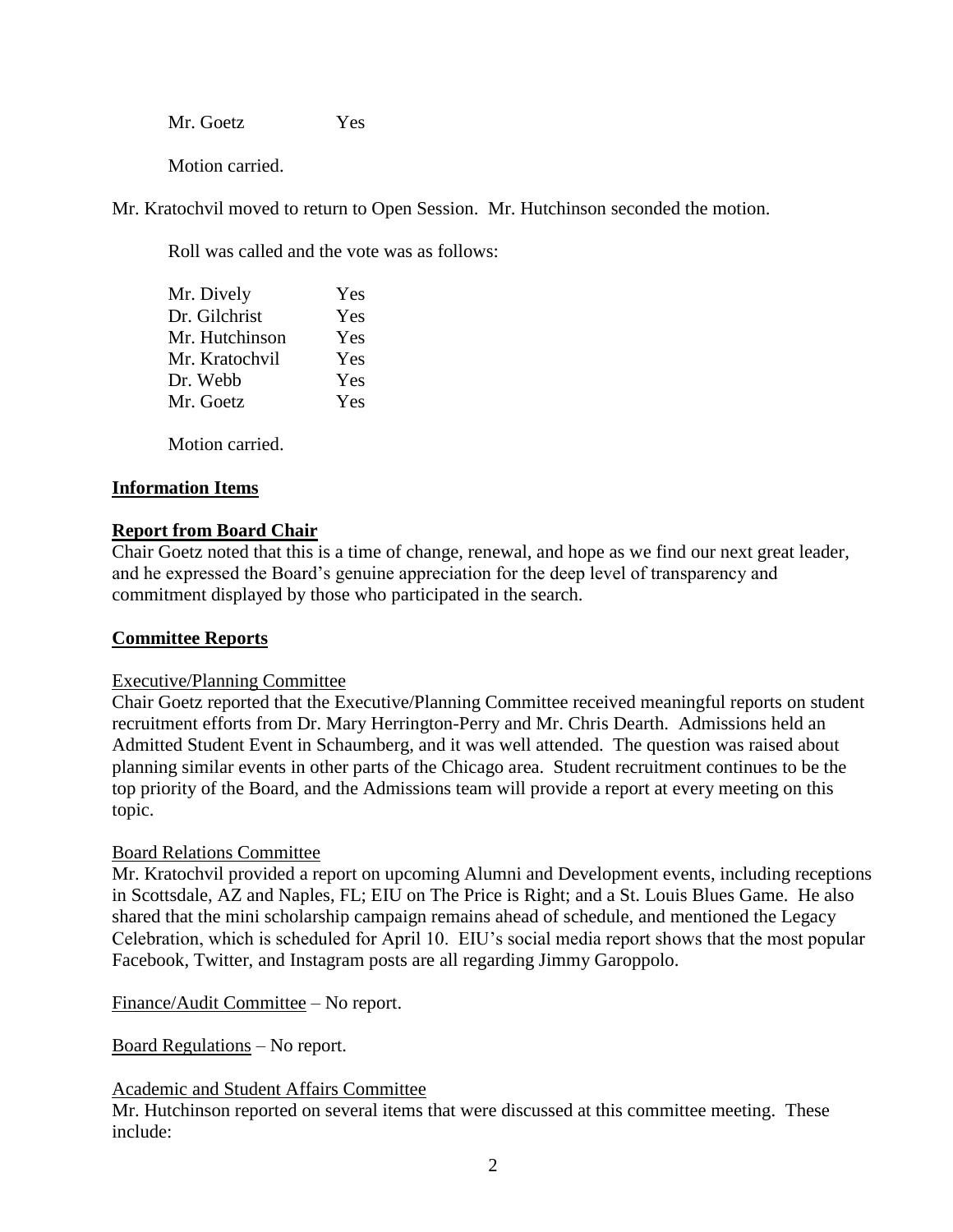- Proposed Room and Board rate for FY16. Dr. Nadler shared the expense and income information that was used to develop these rates. The rate proposal originated with the Bond Revenue Committee, who proposed a 2% increase for FY16. This is one of the lowest proposed increases in nearly 40 years.

- Proposed Grant-in-Aid Fee for FY16. As was previously established by the Board of Governors, the grant-in-aid fee will change at the same rate as the room and board rate. Therefore, the proposed grant-in-aid fee increase is also 2%.

- Other Business. Dr. Nadler mentioned that the combined Fall 2014 GPA for student-athletes was 3.13. Fifty-nine student-athletes earned a perfect 4.0 GPA.

# **Action Items**

1. Mr. Dively moved to approve the minutes of the Board Meeting on November 7, 2014. Mr. Hutchinson seconded the motion.

Roll was called and the vote was as follows:

| Mr. Dively     | Yes |
|----------------|-----|
| Dr. Gilchrist  | Yes |
| Mr. Hutchinson | Yes |
| Mr. Kratochvil | Yes |
| Dr. Webb       | Yes |
| Mr. Goetz      | Yes |
|                |     |

Motion carried.

2. Dr. Webb moved to approve the minutes of the Board Meeting on December 19, 2014. Mr. Dively seconded the motion.

Roll was called and the vote was as follows:

| Mr. Dively     | Yes |  |
|----------------|-----|--|
| Dr. Gilchrist  | Yes |  |
| Mr. Hutchinson | Yes |  |
| Mr. Kratochvil | Yes |  |
| Dr. Webb       | Yes |  |
| Mr. Goetz      | Yes |  |

Motion carried.

3. Mr. Kratochvil moved to approve Housing Rates for FY 16 for Residence Halls & Greek Court and for University Apartments. Mr. Hutchinson seconded the motion.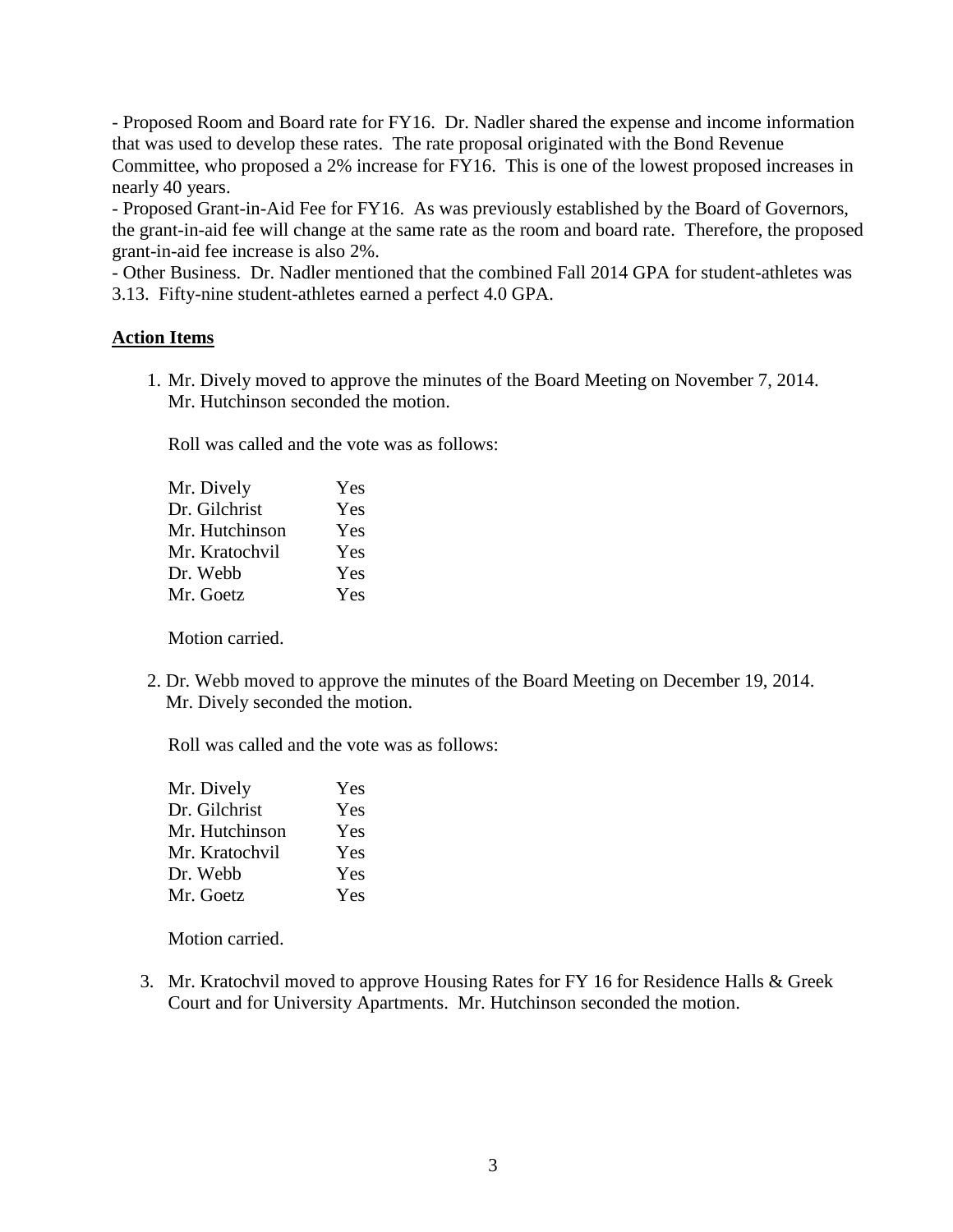# **HOUSING RATES**

### **RESIDENCE HALLS & GREEK COURT- 2015-2016 Academic Year Rates (Effective Fall Semester 2015) Per semester rate based on double occupancy**

| 7 Meal Plan Option<br>7 Dining Center Meals per Week plus<br>\$200 Dining Dollars per Semester plus<br>2 Bonus Meals per Semester   | <b>CURRENT</b><br>\$4,150 | <b>INCREASE</b><br>\$83 | <b>PROPOSED</b><br>\$4,233 | (Rm \$2,963/Bd \$1,270) |
|-------------------------------------------------------------------------------------------------------------------------------------|---------------------------|-------------------------|----------------------------|-------------------------|
| 10 Meal Plan Option<br>10 Dining Center Meals per Week plus<br>\$60 Dining Dollars per Sem plus<br>3 Bonus Meals per Semester       | \$4,335                   | \$87                    | \$4,422                    | (Rm \$2,963/Bd \$1,459) |
| 12 Meal Plan Option<br>12 Dining Center Meals per Week plus<br>\$100 Dining Dollars per Semester plus<br>4 Bonus Meals per Semester | \$4,498                   | \$90                    | \$4,588                    | (Rm \$2,963/Bd \$1,625) |
| 15 Meal Plan Option<br>15 Dining Center Meals per Week plus<br>\$140 Dining Dollars per Semester plus<br>5 Bonus Meals per Semester | \$4,679                   | \$94                    | \$4,773                    | (Rm \$2,963/Bd \$1,810) |

The Meal Plan Option permits each student with a board plan to use a specified number of Dining Dollars for any of the following: 1) Purchases at the Food Court within the University Union; 2) Purchases at our two residence hall convenience centers; 3) Purchases at Panther Pantry and Java B&B in the University Union; 4) Meals for a guest in any Dining Center when accompanied by the student; 5) Additional meals for the student in any Dining Center. Bonus Meals allows the plan holder to use those meals for a guest or for themselves if they run out of meals.

| <b>CURRENT</b> | <b>INCREASE</b> | <b>PROPOSED</b> |
|----------------|-----------------|-----------------|
| \$850          | \$0             | \$850           |
| \$450          | \$0             | \$450           |
| <b>CURRENT</b> | <b>INCREASE</b> | <b>PROPOSED</b> |
| \$963          | \$19            | \$982           |
| \$770          | \$15            | \$785           |
| \$1,444        | \$29            | \$1,473         |
| \$1,154        | \$23            | \$1,177         |
| \$1,926        | \$39            | \$1,965         |
| \$1,537        | \$31            | \$1,568         |
|                |                 |                 |

NOTE: 12 Meal Plan Option is the only option offered during Summer Sessions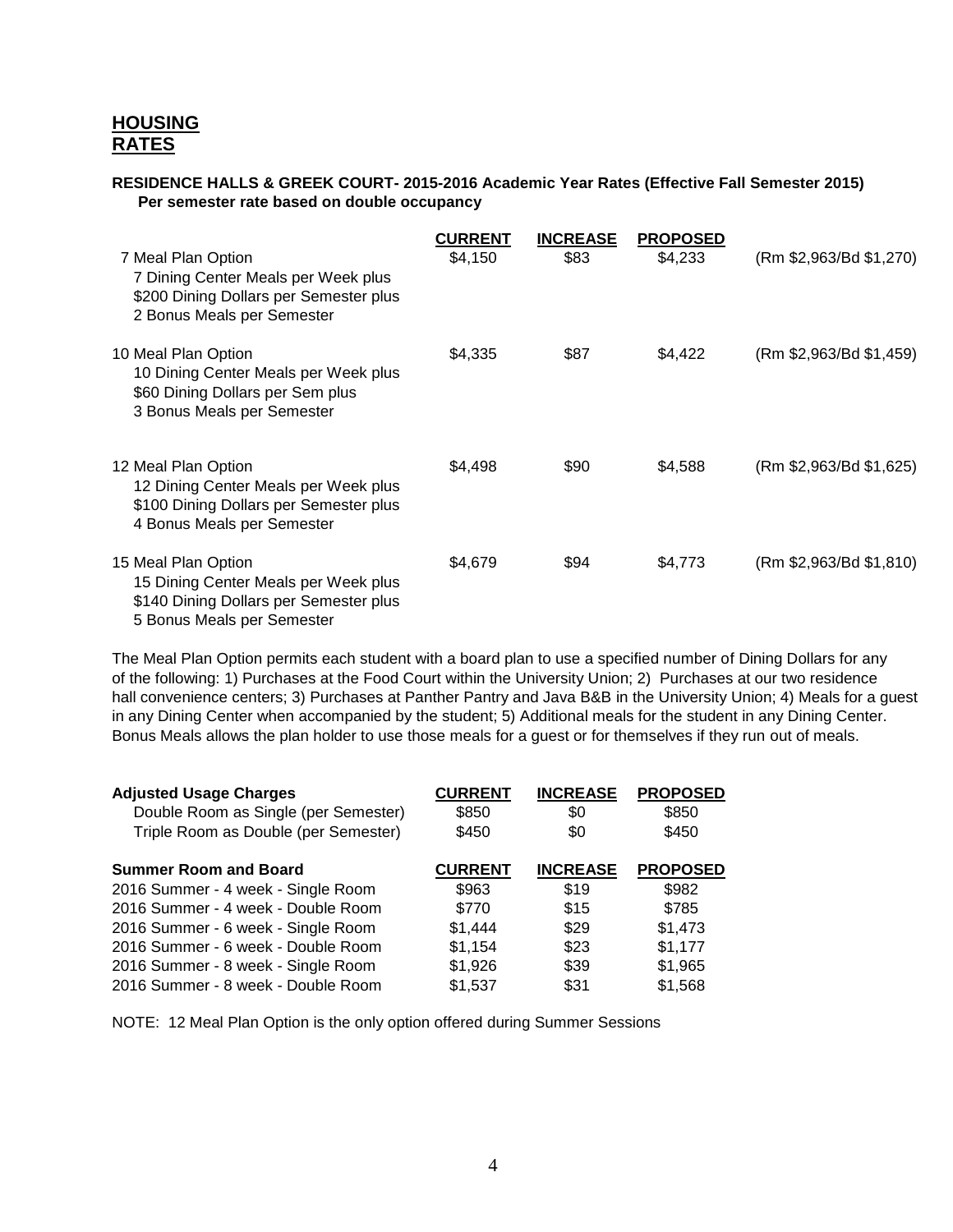# **UNIVERSITY APARTMENTS (Monthly rates will be effective August 15, 2015)**

| 9.5 MONTHS:                 | <b>CURRENT</b> | <b>INCREASE</b> | <b>PROPOSED</b> |
|-----------------------------|----------------|-----------------|-----------------|
| 1 1/2 Room Apartment        | \$4,544        | \$91            | \$4,634         |
| 2 Room Apartment            | \$4,780        | \$96            | \$4,876         |
| <b>Efficiency Apartment</b> | \$4,252        | \$85            | \$4,338         |
| <b>PER MONTH:</b>           |                |                 |                 |
| 1 1/2 Room Apartment        | \$478          | \$10            | \$488           |
| 2 Room<br>Apartment         | \$503          | \$10            | \$513           |
| <b>Efficiency Apartment</b> | \$448          | \$9             | \$457           |

# **UNIVERSITY COURT - 2015-2016 Academic Year Rates (Effective August 1, 2015) Per resident, per semester, based on double occupancy**

|                                          | <b>CURRENT</b> | <b>INCREASE</b> | <b>PROPOSED</b> |
|------------------------------------------|----------------|-----------------|-----------------|
| 2 Bedroom, 1 Bath, No Balcony            | \$2,547        | \$51            | \$2,598         |
| 2 Bedroom, 1 Bath, Balcony               | \$2,702        | \$54            | \$2,756         |
| 2 Bedroom, 1 1/2 Bath, No Balcony        | \$2,740        | \$55            | \$2,795         |
| 2 Bedroom, 1 1/2 Bath, Balcony           | \$2,838        | \$57            | \$2,895         |
| 1 Bedroom, 1 Bath, No Balcony            | \$2,943        | \$59            | \$3,002         |
| Studio                                   | \$2,412        | \$48            | \$2,460         |
| 3 Bedroom, 1 Bath                        | \$3,225        | \$65            | \$3,290         |
| <b>Fall 2015 Semester Only Contracts</b> |                |                 |                 |
| 2 Bedroom, 1 Bath, No Balcony            | \$2,802        | \$56            | \$2,858         |
| 2 Bedroom, 1 Bath, Balcony               | \$2,972        | \$60            | \$3,032         |
| 2 Bedroom, 1 1/2 Bath, No Balcony        | \$3,014        | \$60            | \$3,074         |
| 2 Bedroom, 1 1/2 Bath, Balcony           | \$3,122        | \$62            | \$3,184         |
| 1 Bedroom, 1 Bath, No Balcony            | \$3,237        | \$65            | \$3,302         |
| Studio                                   | \$2,653        | \$53            | \$2,706         |
| 3 Bedroom, 1 Bath                        | \$3,548        | \$70            | \$3,618         |
| Summer 2016 (Effective May 2016)         |                |                 |                 |
| <b>Monthly Rate</b>                      |                |                 |                 |
| 2 Bedroom, 1 Bath, No Balcony            | \$480          | \$10            | \$490           |
| 2 Bedroom, 1 Bath, Balcony               | \$513          | \$10            | \$523           |
| 2 Bedroom, 1 1/2 Bath, No Balcony        | \$508          | \$10            | \$518           |
| 2 Bedroom, 1 1/2 Bath, Balcony           | \$527          | \$11            | \$538           |
| 1 Bedroom, 1 Bath, No Balcony            | \$480          | \$10            | \$490           |
| Studio                                   | \$481          | \$10            | \$491           |
| 3 Bedroom, 1 Bath                        | \$539          | \$11            | \$550           |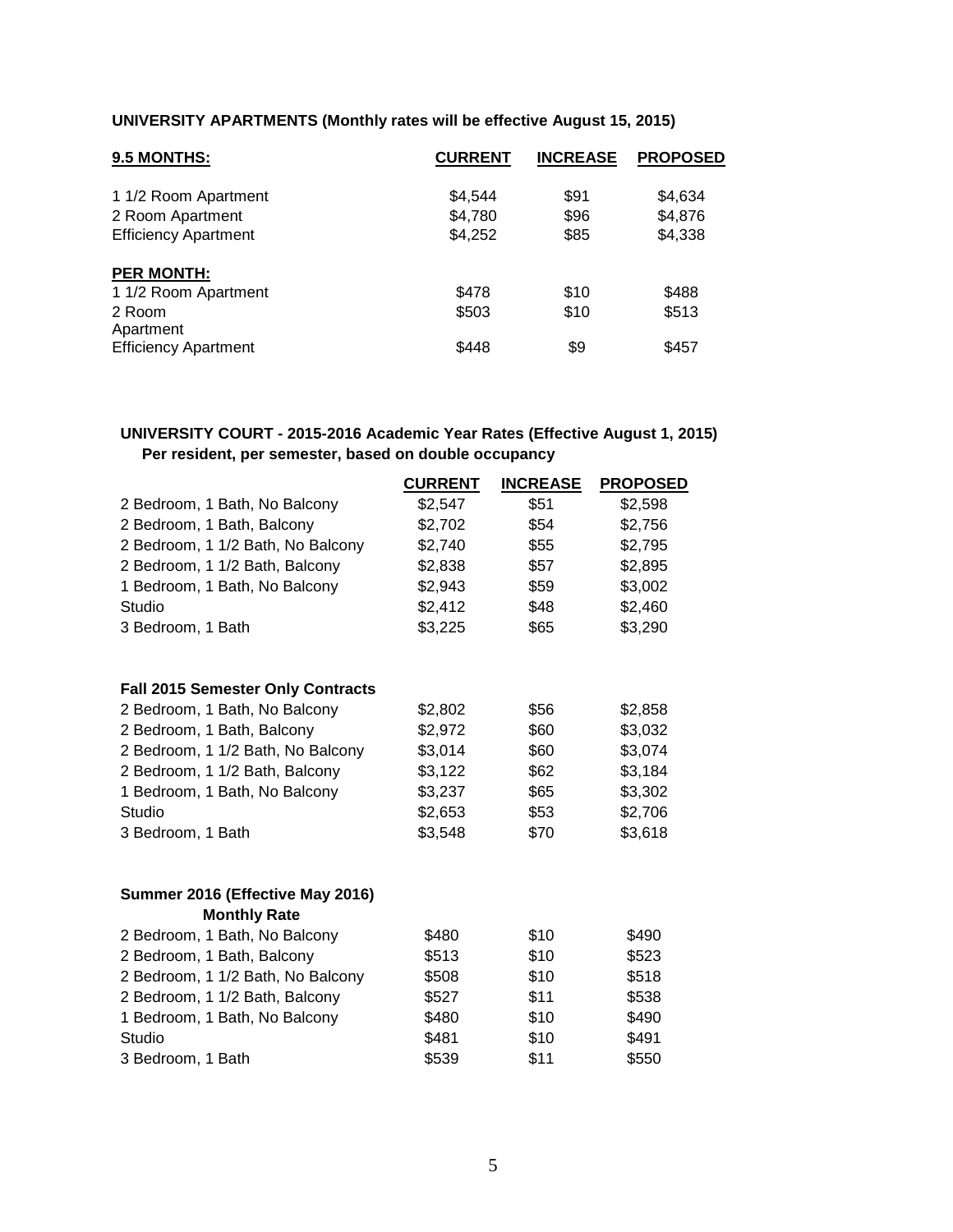| <b>Adjusted Usage Charges</b>   | <b>CURRENT</b> |     | INCREASE PROPOSED |
|---------------------------------|----------------|-----|-------------------|
| Two Bedroom Apartment as Single | \$850          | \$0 | \$850             |

Roll was called and the vote was as follows:

| Mr. Dively     | Yes |
|----------------|-----|
| Dr. Gilchrist  | Yes |
| Mr. Hutchinson | Yes |
| Mr. Kratochvil | Yes |
| Dr. Webb       | Yes |
| Mr. Goetz      | Yes |
|                |     |

Motion carried.

4. Mr. Kratochvil moved to approve the Grant–In–Aid Fee recommendation for FY 16. Dr. Webb seconded the motion.

| FY16 Grant-In-Aid Fee Increase<br>(Fall 2015, Spring 2016, Summer 2016) |  |
|-------------------------------------------------------------------------|--|
|                                                                         |  |

|                  | Present | <b>Proposed</b> | Increase |
|------------------|---------|-----------------|----------|
| Grant-In-Aid Fee | \$15.15 | \$15.45         | \$.30    |

\*In 1982, the Board of Governors approved the indexing of the Grant-In-Aid fee equal to the increase in the approved room and board rates. For FY16 a rate of 2% is applied to the Grant-in-Aid Fee.

Roll was called and the vote was as follows:

| Yes |
|-----|
| Yes |
| Yes |
| Yes |
| Yes |
| Yes |
|     |

Motion carried.

5. Mr. Dively moved to approve the naming of Lumpkin Hall Room 3015 in honor or Kenneth Taylor (1958). Dr. Webb seconded the motion.

Mr. and Mrs. James and Susan Pendleton have committed financial support for the purpose of naming Lumpkin Hall Room 3015 in honor of Susan's father, Kenneth Taylor. This room is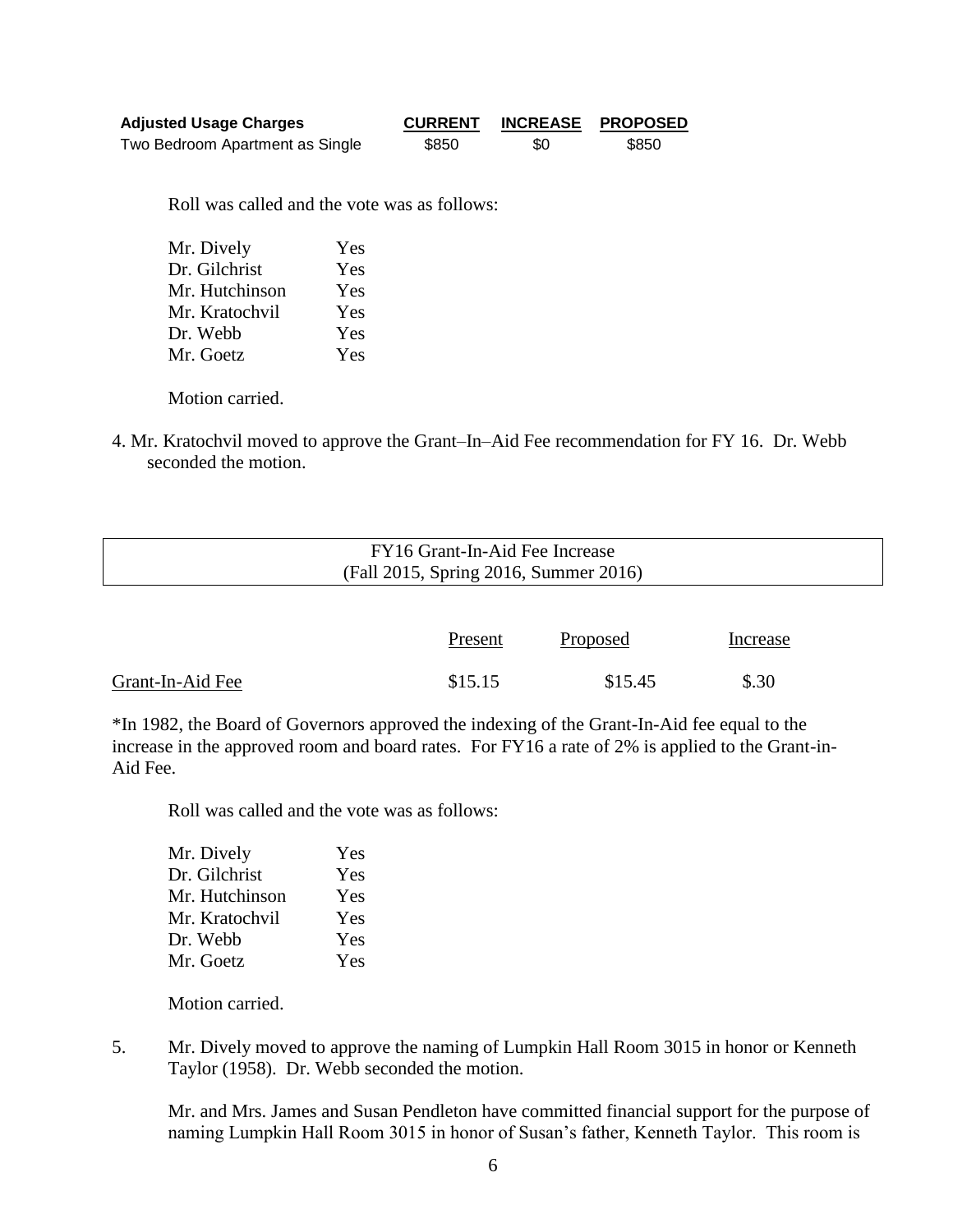the location of the Literacy in Financial Education Center, the goal of which is to encourage students to practice responsible financial behaviors and graduate with a lower debt level, by developing strategies to reduce their discretionary spending.

Roll was called and the vote was as follows:

| Mr. Dively     | Yes |
|----------------|-----|
| Dr. Gilchrist  | Yes |
| Mr. Hutchinson | Yes |
| Mr. Kratochvil | Yes |
| Dr. Webb       | Yes |
| Mr. Goetz      | Yes |
|                |     |

Motion carried.

6. Mr. Dively moved to approve the awarding of an Honorary Degree to Barbara Baurer. Dr. Gilchrist seconded the motion.

Ms. Baurer graduated from Eastern Illinois University with a bachelor's degree in mathematics, and an MBA. She served as chief operating officer for County Financial since September 1999, and is a member of the board of directors for several insurance providers that work with Country Financial. Prior to her current position, Ms. Baurer served as vice president and general manager of the Property and Casualty companies, and also as vice president of Information Services. Ms. Baurer volunteered as a member of the EIU School of Business Advisory Board from 2009 – 2014, the final two years as chair. In addition to her service to EIU, Ms. Baurer has been recognized with several awards including the Griffith Insurance Education Distinguished Service and Lifetime Achievement Awards in 2013 and 2014.

Roll was called and the vote was as follows:

| Mr. Dively     | Yes |  |
|----------------|-----|--|
| Dr. Gilchrist  | Yes |  |
| Mr. Hutchinson | Yes |  |
| Mr. Kratochvil | Yes |  |
| Dr. Webb       | Yes |  |
| Mr. Goetz      | Yes |  |

Motion carried.

7. Mr. Kratochvil moved to approve the awarding of an Honorary Degree to Gene Myers. Mr. Hutchinson seconded the motion.

Mr. Myers received both a bachelor's and master's degree in art from Eastern Illinois University. As a student, Mr. Myers worked at was then the Eastern News, where he drew a cartoon strip, created editorial cartoons, and provided illustrations for special sections. He won the 1986 National Journalism Scripps Howard Foundation Charles M. Schultz Award for best cartoonist, and has been published in several of the top magazines in the country.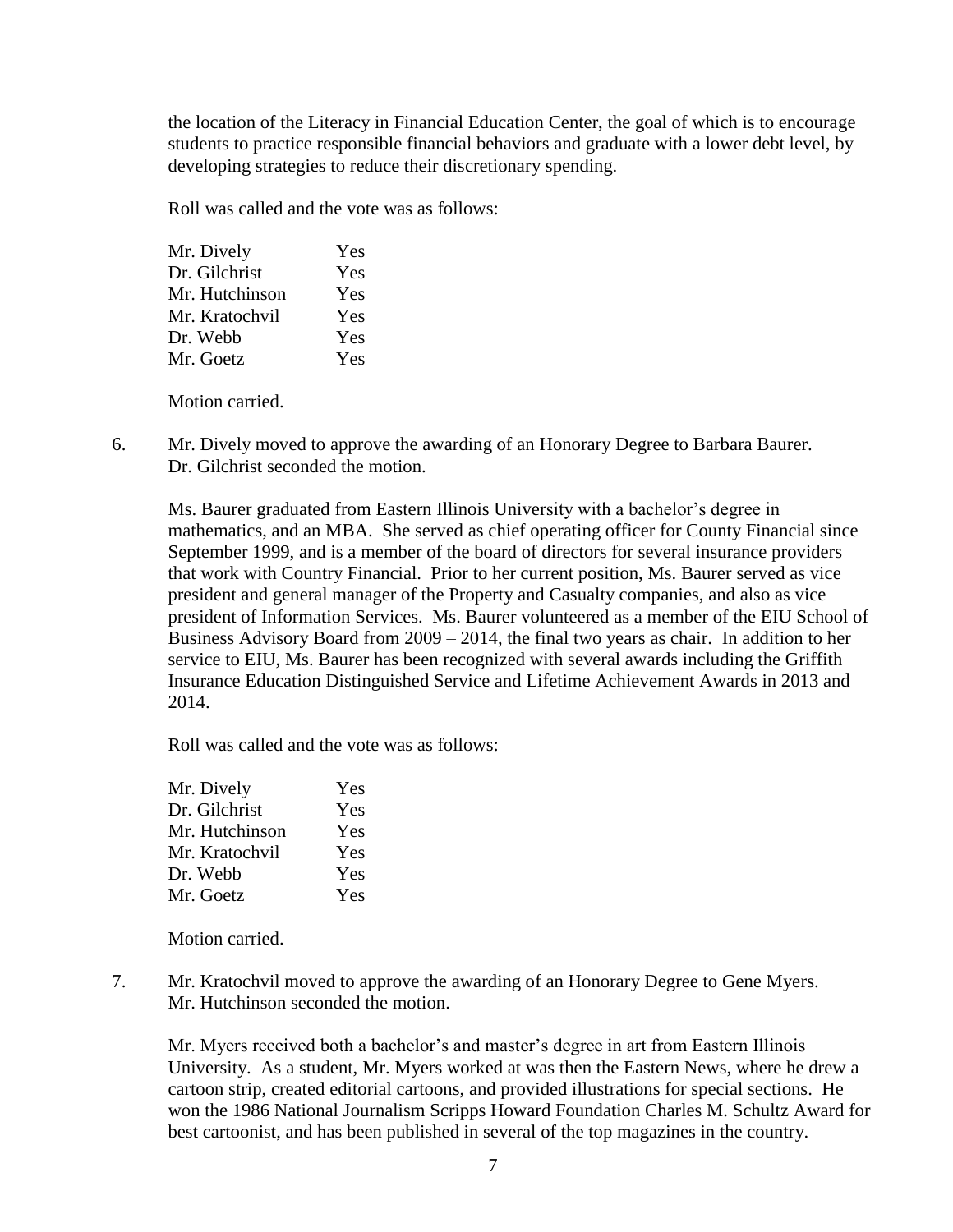Mr. Myers has been a loyal alumnus, and returns to EIU often as a guest lecturer and professional mentor to EIU journalism students.

Roll was called and the vote was as follows: Mr. Dively Yes Dr. Gilchrist Yes Mr. Hutchinson Yes Mr. Kratochvil Yes Dr. Webb Yes Mr. Goetz Yes

Motion carried.

### **Information Items (continued)**

### **President's Report**

Dr. Perry reported that our rankings are strong. EIU is the top-rated public regional university in Illinois and ranked No. 4 in the 12-state Midwest Region, according to the latest U.S. News and World Report college rankings. Eastern was also listed as the No. 13 "Best College for Veterans" among Midwestern regional universities (public and private) and was the second highest ranked public university on the list. – U.S. News & World Report. Best College Reviews has released its rankings of the 50 best study abroad programs in America and placed Eastern at No. 14 on the listing.

Faculty and staff are being honored in different ways. Dr. Peter Ping Liu was invited to speak at the 2015 National Energy Education Summit in Washington, D.C. on behalf of Eastern's Center for Clean Energy Research and Education. The summit was designed to build, improve and expand energy education by sharing best practices and fostering new initiatives and partnerships in energy education.

EIU's web team recently (January 2015) earned the "Best Annual or Community Report." This award was for best in the nation.

Dr. Perry thanked the Board of Trustees for their support.

### **Report from Constituencies**

Faculty Senate

Dr. Grant Sterling gave a report from the Faculty Senate.

### Staff Senate

Ms. Christine Edwards, Chair of the Staff Senate, reported that the Staff Senate is operating at full capacity, and she informed the Board of the constituencies on campus that comprised the Senate. Ms. Edwards reported that morale continues to be an issue on campus, and the Senate is creating a "shout out" page which she had hoped would be finished by today's meeting. She expressed appreciation on behalf of the Senate for allowing them to be a part of the presidential search process.

### Student Government

Mr. Reggie Thedford, Student Body President, reported on the activities of Student Government. Student Government has an initiative, "It's On Us" in collaboration with HERC, SACIS, and the Sexual Assault Task Force, and there is a movie screening, "It Happened Here." The Executive Vice President heads up the Student Action Team who will have a Lobbying Day in Springfield, and the